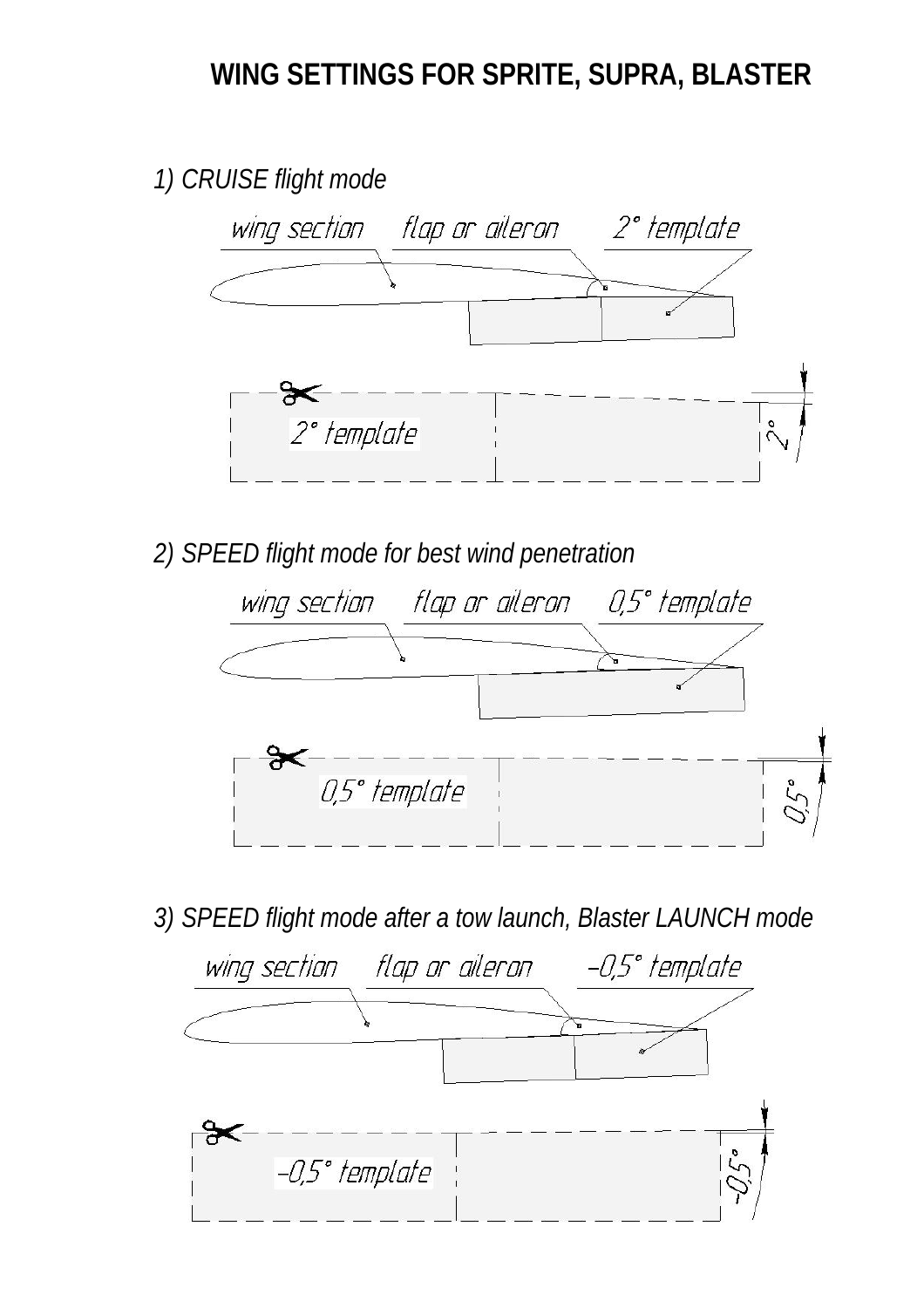*4) Maximum THERMAL flight mode, ailerons position for LANDING mode* 



*5) F3j LAUNCH mode* 

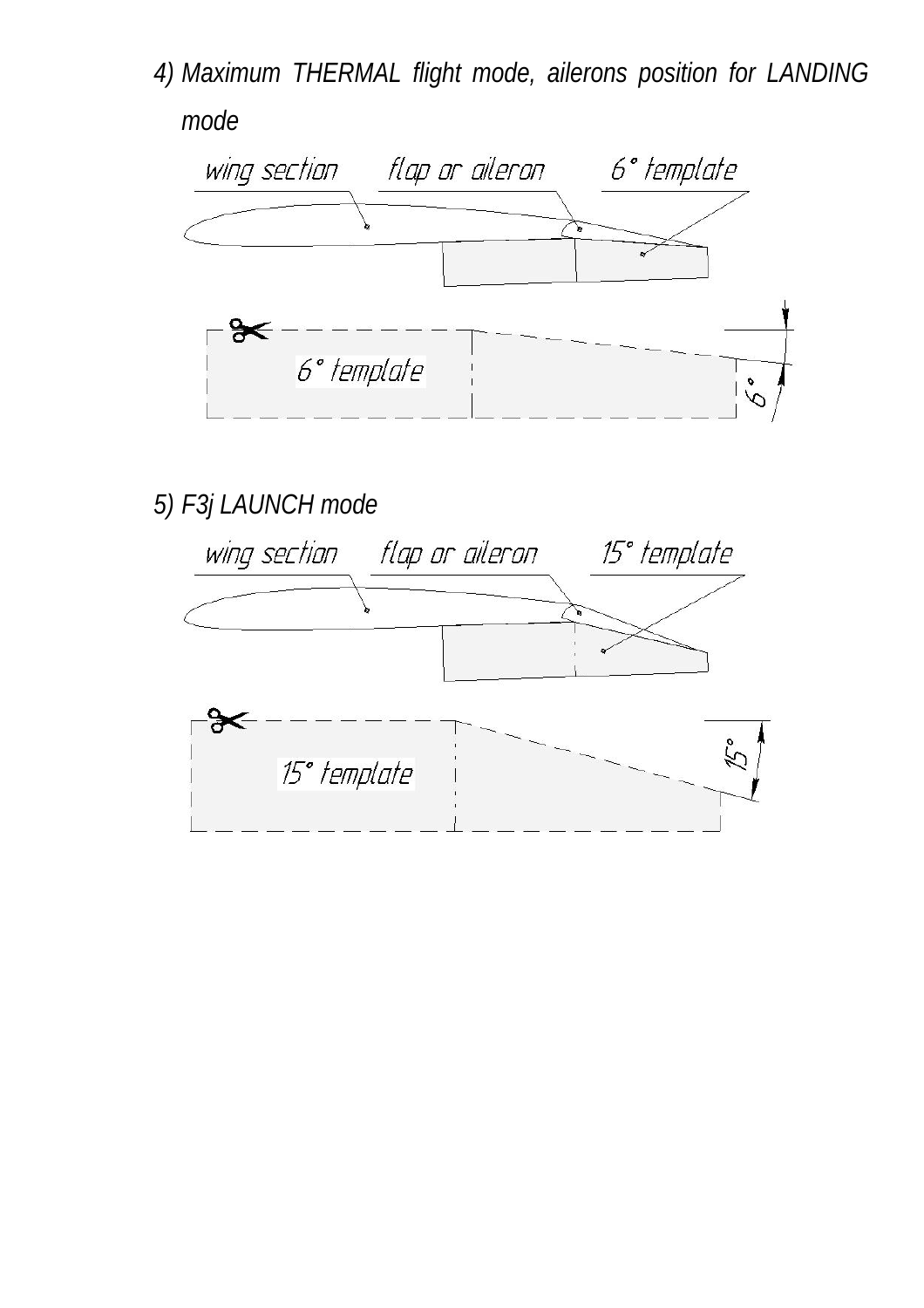## **Setting Up SUPRA and SPRITE**

The following set up procedures are based on the experience of the Ukrainian F3J national team.

All deflection angles are greatly affected by the model CG location, air density, temperature, and pressure. The following information should be considered only as a guidance and should be complemented by your own knowledge.

**Supra CG location: 101...103 mm (approx. 4")** from the wing's leading edge near the fuselage.

The main principle of the switching between the flight modes, SPEED, CRUISE, and THERMAL, is not changing the airfoil, but changing the model reaction time. Only in the SPEED mode the airfoil is changed, as this mode is switched for short time and the airfoil is always the same.

## **1) F3J LAUNCH mode**

In this mode, you should choose the most comfortable position of the hook, flaps, and elevator, which would result in the fastest and highest launch. It is advised to use an altimeter while training.

The hook: the center of the ring should be 218 mm (8.6") behind the rear edge of the nose cap. The hook location should be as rear as possible. Try moving it aft until you can still keep the plane straight during the launch.

When you launch the plane with a rubber high start, move the hook forward!

The maximum flap deflection is 15 degrees, while the elevator stays at neutral position. This is best suited for the highest but not very fast launch.

To increase the launch speed, reduce the flap deflection. You can increase the line tension using the elevator.

| <b>Control surface</b> | Deflection up, mm | Deflection down, mm |  |
|------------------------|-------------------|---------------------|--|
| Ailerons               | $+10$             | -2                  |  |
| Rudder                 | $+30$             | $-30$               |  |

| <b>Mixes</b>   | Ratio, % |
|----------------|----------|
| Aileron/Rudder | 200%     |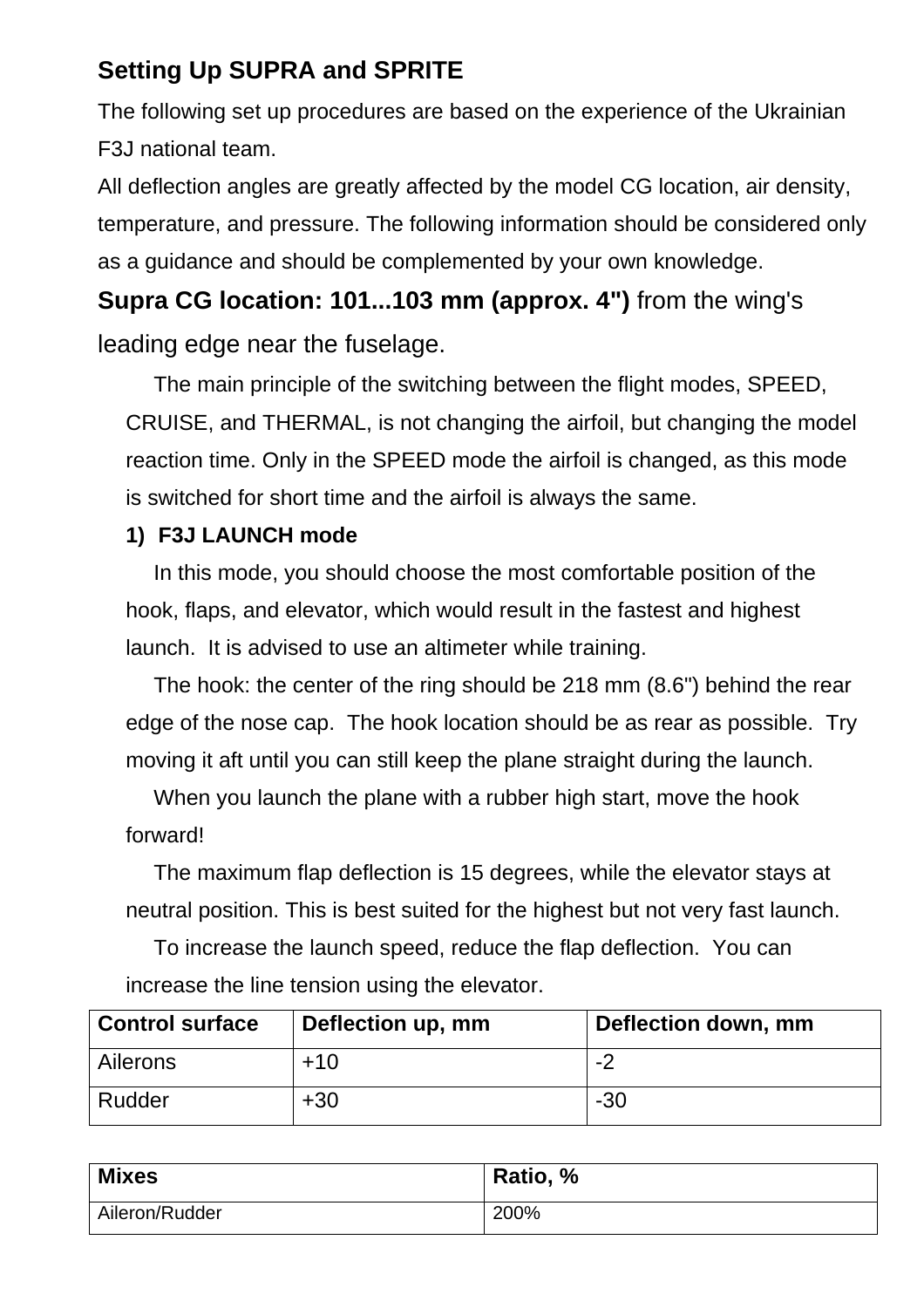| Aileron differential | 8090% |
|----------------------|-------|
| Elevator/Flaps       | $0\%$ |

In this mode, ailerons are rarely lowered. Aileron deflection causes additional drag, thus reduce the speed, while we are trying to increase the launch speed. Instead of ailerons, use the rudder, which is very effective while the plane is being launched.

## **1) Overshoot after the launch (SPEED 2 mode)**

Use the +0.5 degree template to set up the flap deflection.

Disable the slider (usually, the 5-th channel) to suppress the flap rate control.

Try lowering the elevator by about 1 mm.

We feel that the rudder input is not needed in this flight mode.

Overshoot usually happens at high speed, so, the ailerons become very

effective--reduce the aileron travel volume or increase the exponent.

| <b>Control surface</b> | Deflection up, mm | Deflection down, mm |  |
|------------------------|-------------------|---------------------|--|
| <b>Ailerons</b>        | $+10$             | -5                  |  |
| Rudder                 | $+20$             | $-20$               |  |
| Elevator               | +5                | -5                  |  |

| <b>Mixes</b>         | Ratio, %  |
|----------------------|-----------|
| Aileron/Rudder       | 0%        |
| Aileron differential | 4050%     |
| Elevator/Flaps       | 0%        |
| exponent             | Up to 50% |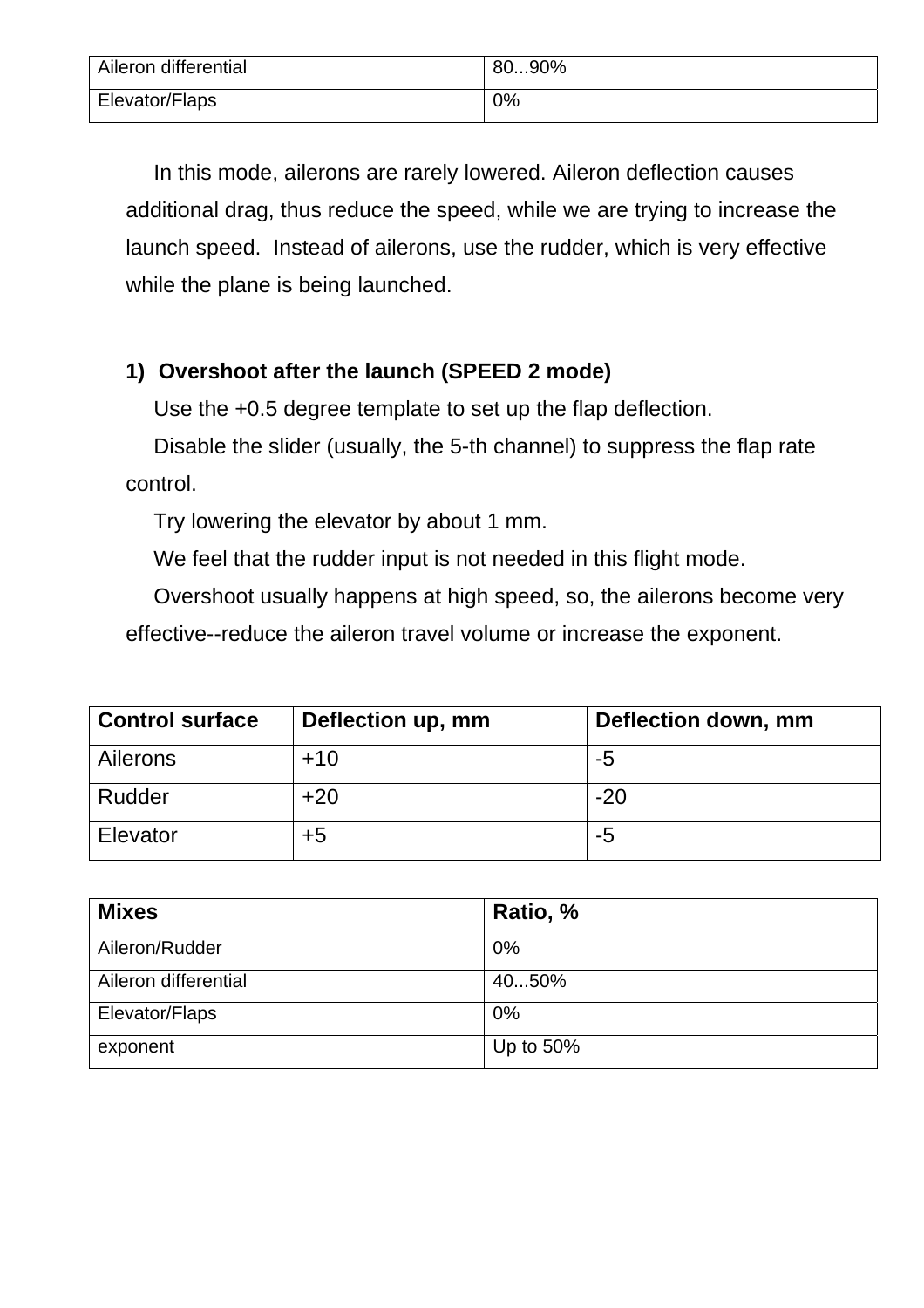#### **2) CRUISE mode (the normal flight)**

Set up the flap deflection for the neutral Slider of the flap rate position using the 2 degree template.

In this mode, the upper surface of the airfoil is smooth, while the lower surface has a crease. Ideally, the optimal geometry of the airfoil should be 2.5 degree flap deflection, which corresponds to the two degree deflection of the airfoil center line. But we like 2 degree deflection better.

Adjust the slider (flap rate) so that you can control the flap deflection from -0.5 to +4 degrees, which can be used to adjust the airfoil from flying in a thermal or for covering the distance at high speed.

The plane is very controllable in this mode.

| <b>Control surface</b> | Deflection down, mm<br>Deflection up, mm |       |
|------------------------|------------------------------------------|-------|
| <b>Ailerons</b>        | $+12$                                    | $-7$  |
| Rudder                 | $+20$                                    | $-20$ |
| Elevator               | +8                                       | -8    |

| <b>Mixes</b>         | Ratio, %               |
|----------------------|------------------------|
| Aileron/Rudder       | 50%                    |
| Aileron differential | 4050%                  |
| Elevator/Flaps       | Optionally, up to 3 mm |
| exponent             | Up to $20\%$           |

#### **3) THERMAL mode**

In the neutral Slider of the flap rate position, the airfoil may be the same as in CRUISE mode.

In this mode, you should mostly use the rudder while keeping the aileron deflection minimal. This mode is preferable for weak thermals early in the morning and late in the evening.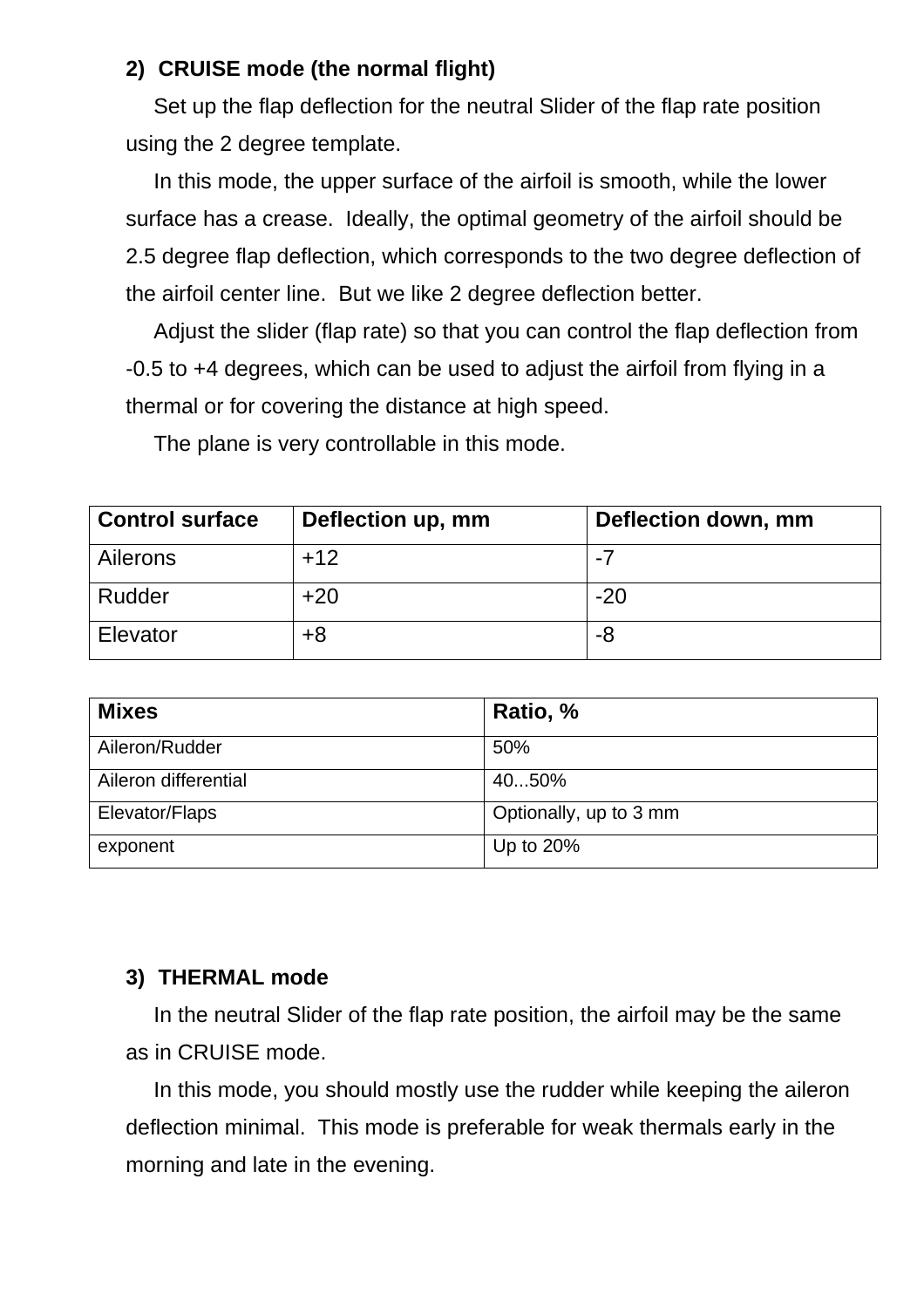The plane should be very "dull" but controllable enough for you to level it after a bank.

It is not advisable to use this flight mode near the ground. In strong and turbulent thermals, this mode is also not needed.

Use Slider to control the airfoil: set it up so that you can control the flap deflection from -0.5 to +4 degrees, depending on the flight conditions.

| <b>Control surface</b> | Deflection up, mm | Deflection down, mm |  |
|------------------------|-------------------|---------------------|--|
| <b>Ailerons</b>        | $+8$              | -4                  |  |
| Rudder                 | $+30$             | $-30$               |  |
| Elevator               | +8                | -8                  |  |

| <b>Mixes</b>         | Ratio, %               |
|----------------------|------------------------|
| Aileron/Rudder       | 200%                   |
| Aileron differential | 4050%                  |
| Elevator/Flaps       | Optionally, up to 3 mm |
| exponent             | Up to $40\%$           |

## **4) SPEED mode for covering the distance**

You can use CRUISE or THERMAL flight mode and lower the flaps according to -0.5 degree template.

The choice of the mode is made based on the desired control authority.

If you'd like, you may increase the flight speed by raising the flaps and turning the elevator up by 0.5...1 mm.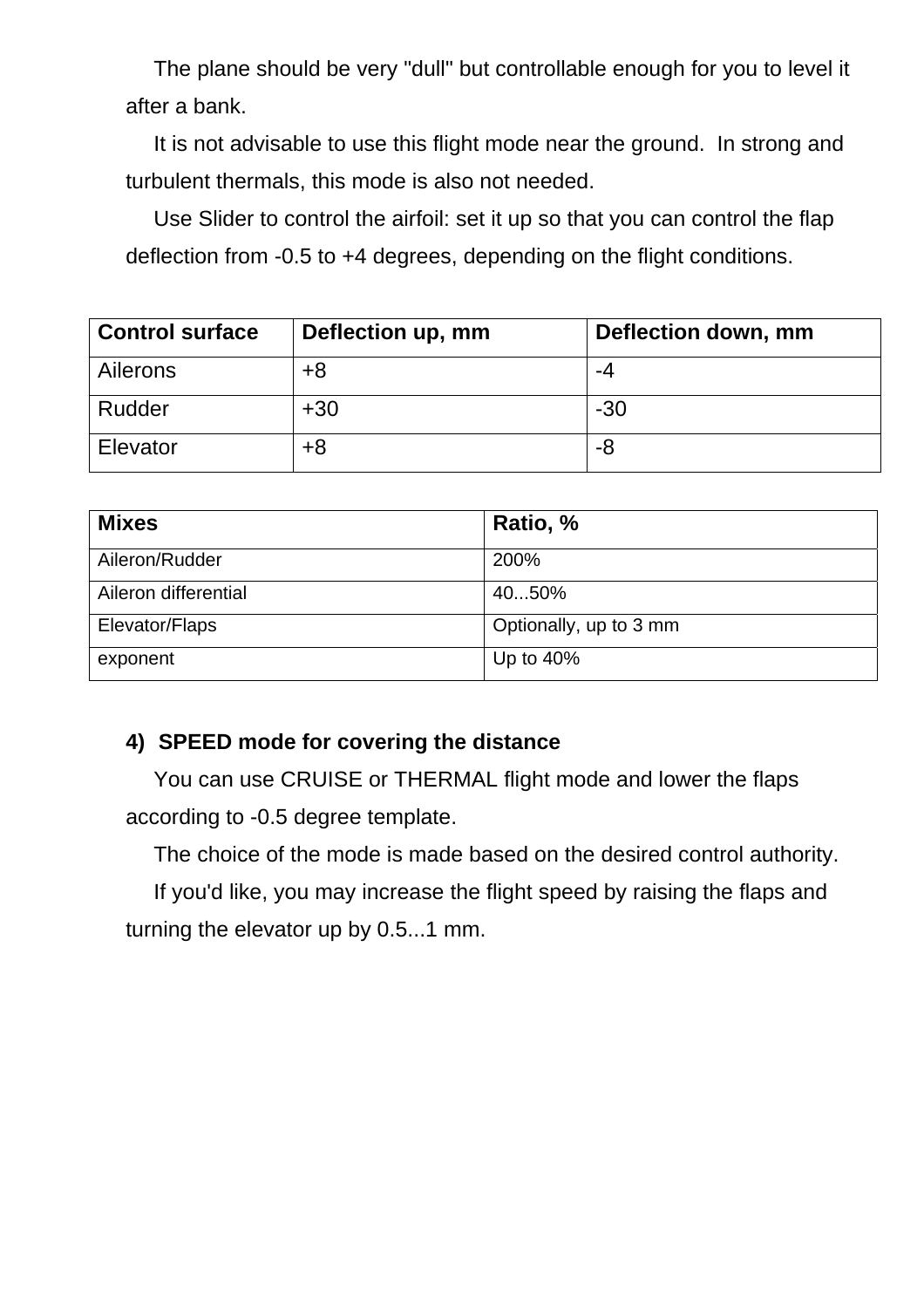## **5) LANDING mode**

You can activate the landing mode by 5% air brake deflection or by any other means you are accustomed to.

The Slider (flap rate) should be disabled, this will prevent mistaken airfoil correction while landing.

| <b>Control surface</b> | Deflection up, mm | Deflection down, mm |  |
|------------------------|-------------------|---------------------|--|
| <b>Ailerons</b>        | $+12$             | $-7$                |  |
| Rudder                 | $+30$             | $-30$               |  |
| Elevator               | +8                | -8                  |  |

| <b>Mixes</b>         | Ratio, %  |
|----------------------|-----------|
| Aileron/Rudder       | 200%      |
| Aileron differential | 4050%     |
| Elevator/Flaps       | 0%        |
| exponent             | Up to 20% |

Note: The aileron differential should be disabled when the ailerons are at their highest up position.

The following table gives the control surface deflections for different air brake positions: